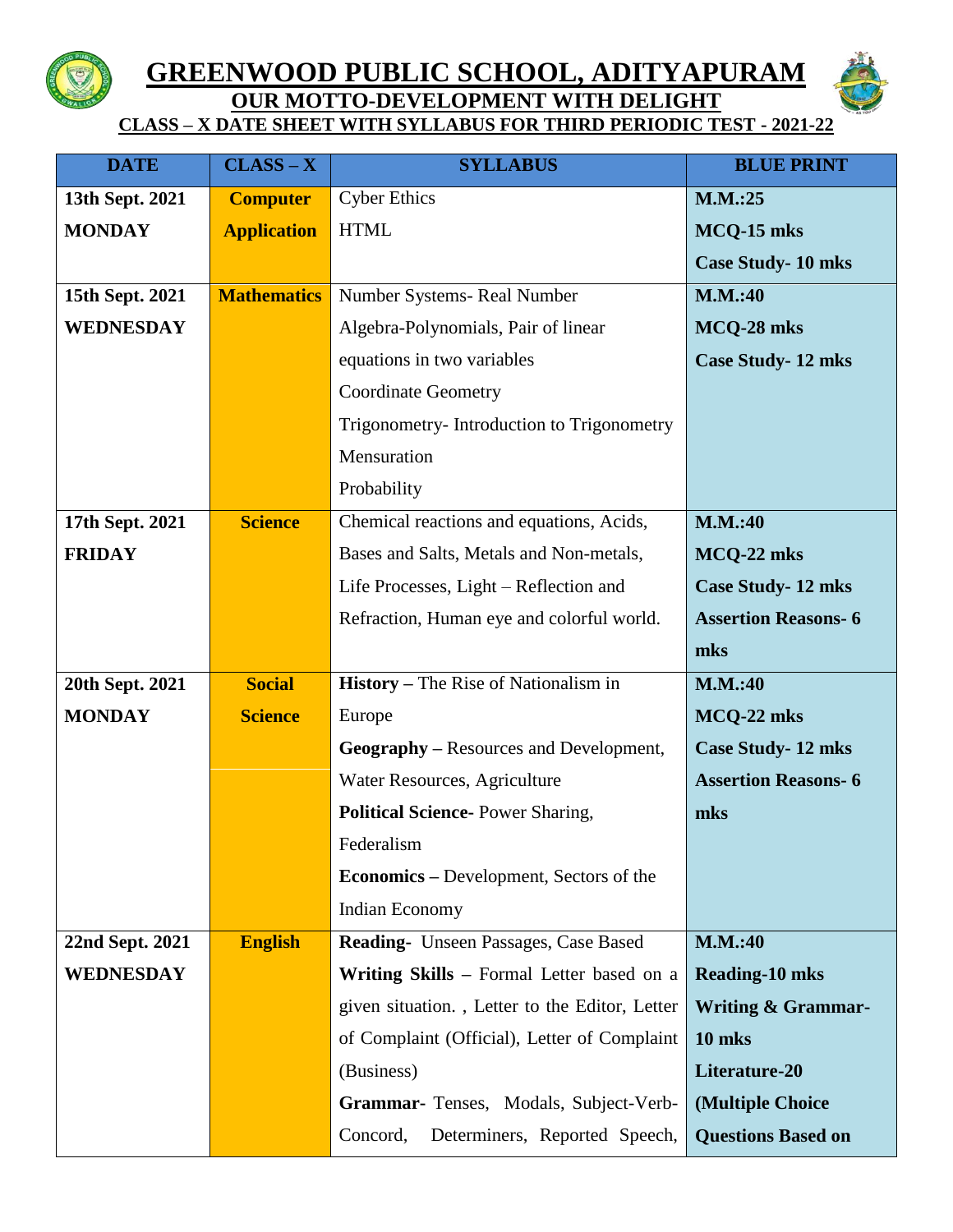|                 |              | Commands<br>Requests,<br>and<br>statements,  | Extracts-15 mks +            |
|-----------------|--------------|----------------------------------------------|------------------------------|
|                 |              | Questions                                    | <b>Very Short Answers -5</b> |
|                 |              | Literature<br>Questions<br>based<br>on       | mks)                         |
|                 |              | extracts/texts to assess interpretation      |                              |
|                 |              | First Flight - A letter to God, Nelson       |                              |
|                 |              | Mandela, Two Stories About Flying, From      |                              |
|                 |              | the Diary of Anne Frank, The Hundred         |                              |
|                 |              | Dresses 1,                                   |                              |
|                 |              | The Hundred Dresses 2                        |                              |
|                 |              | <b>Poems</b> – Dust of Snow, Fire and Ice, A |                              |
|                 |              | Tiger in the Zoo, The Ball Poem.             |                              |
|                 |              | Footprints without feet- A Triumph of        |                              |
|                 |              | Surgery, The Thief's Story, Footprints       |                              |
|                 |              | without feet.                                |                              |
| 24th Sept. 2021 | <b>Hindi</b> | अपठित गद्यांश                                | कूल अंक–40                   |
| <b>FRIDAY</b>   |              | <b>व्याकरण-</b> पदबंध, रचना के आधार पर       | अपठित गद्यांश–10 अंक         |
|                 |              | वाक्य रूपांतरण, समास, मुहावरे                | व्याकरण– 16 अंक              |
|                 |              | पाठ्य पुस्तक स्पर्श भाग-2 पद्य खण्ड,         | पाठ्य पुस्तक–14 अंक          |
|                 |              | कबीर–साखी, मीरा–पद                           | (काव्य खंड से                |
|                 |              | गद्य खण्ड- प्रेमचंद - बड़े भाई साहब,         | बहुविकल्पीय-4 अंक +          |
|                 |              | लीलाधर मंडलोई- तताँरा- वामीरो कथा,           | गद्य खंड से                  |
|                 |              | निदा फ़ाजली – अब कहाँ दूसरे के दुख से        | बहुविकल्पीय- 10 अंक)         |
|                 |              | दुखी होने वाले                               |                              |

## **PRACTICAL EXAMINATION DATESHEET FOR CLASS X (2021-22)**

| <b>DATE</b>       | <b>DAY</b>      | <b>CLASS</b> |
|-------------------|-----------------|--------------|
| 18th October 2021 | <b>MONDAY</b>   | $X-A$        |
| 19th October 2021 | <b>TUESDAY</b>  | $X-B$        |
| 20th October 2021 | WEDNESDAY       | $X-C$        |
| 21st October 2021 | <b>THURSDAY</b> | $X-D$        |
| 22nd October 2021 | <b>FRIDAY</b>   | $X-E$        |
| 23rd October 2021 | <b>SATURDAY</b> | $X-F$        |
|                   |                 |              |